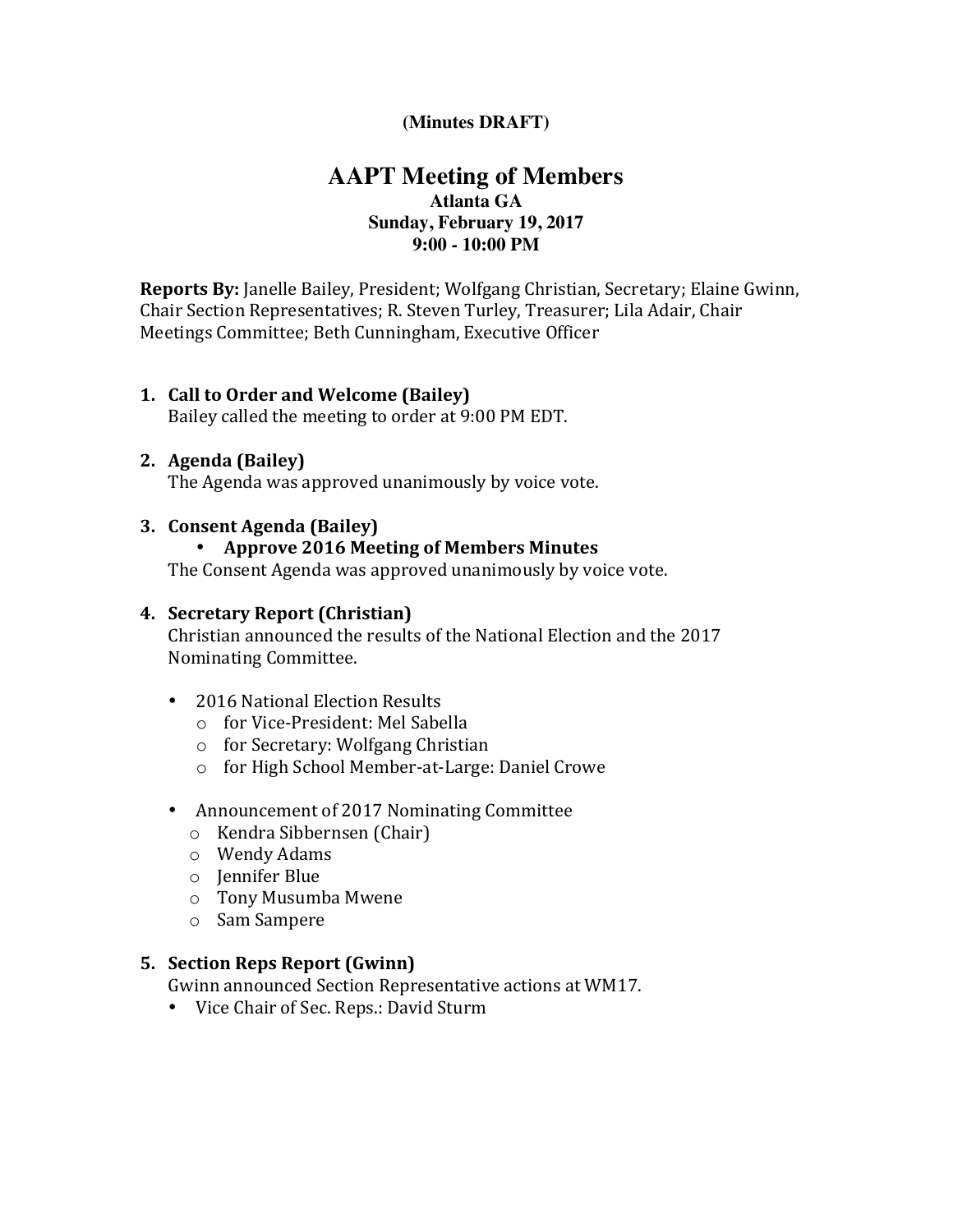• Section Representative 2017 Nominating Committee appointments: Sarah Johnson (BC Section) and Nathan Quarderer (Iowa Section).

The current Vice-Chair, Dynan Jones, will succeed Gwinn as Chair of the Section Representatives.

## **6. Treasurer Report (Turley)**

Turley summarized the Association's finances. He reported that the Association is in good financial health, that we ended the  $2016$  fiscal year with a \$380K surplus, and that our Long-Term Reserves have grown to \$5M.

### **7. Meetings Committee Report (Adir)**

Adair presented the work of the meetings committee and emphasized the importance of working closely with Section Reps to find good meeting sites.

Adair reported that the following National Meetings sites are confirmed:

- SM17 Cincinnati
- WM 18 San Diego
- SM18 Washington DC
- WM19 Houston

## **8. Executive Officer Report (Cunningham)**

Cunningham announced new Executive Office hires:

- Terry Samm, Database Administrator
- Michael Hall, Director of Membership
- Leticia Marquez, Registration and Logistics Coordinator
- David Straw (volunteer) eMentor Coordinator

Cunningham presented a membership update and noted that membership continuities to decline and that the majority of this decline is in HS membership. She stated that the K-12 program manager has been developing programs to enhance the value of AAPT membership for HS teachers.

Cunningham announce the following new grant-funded projects:

- NASA Goddard: Heliophysics Education Consortium
- NSF: Community Sourcing Introductory Physics for the Life Sciences
- NSF Creative Computing and Physics for All in Secondary Ed.
- NSF: PhysTEC II Supplement
- AIP Venture Partnership Fund: Update and Expand the AIP Career Pathways Project Materials.